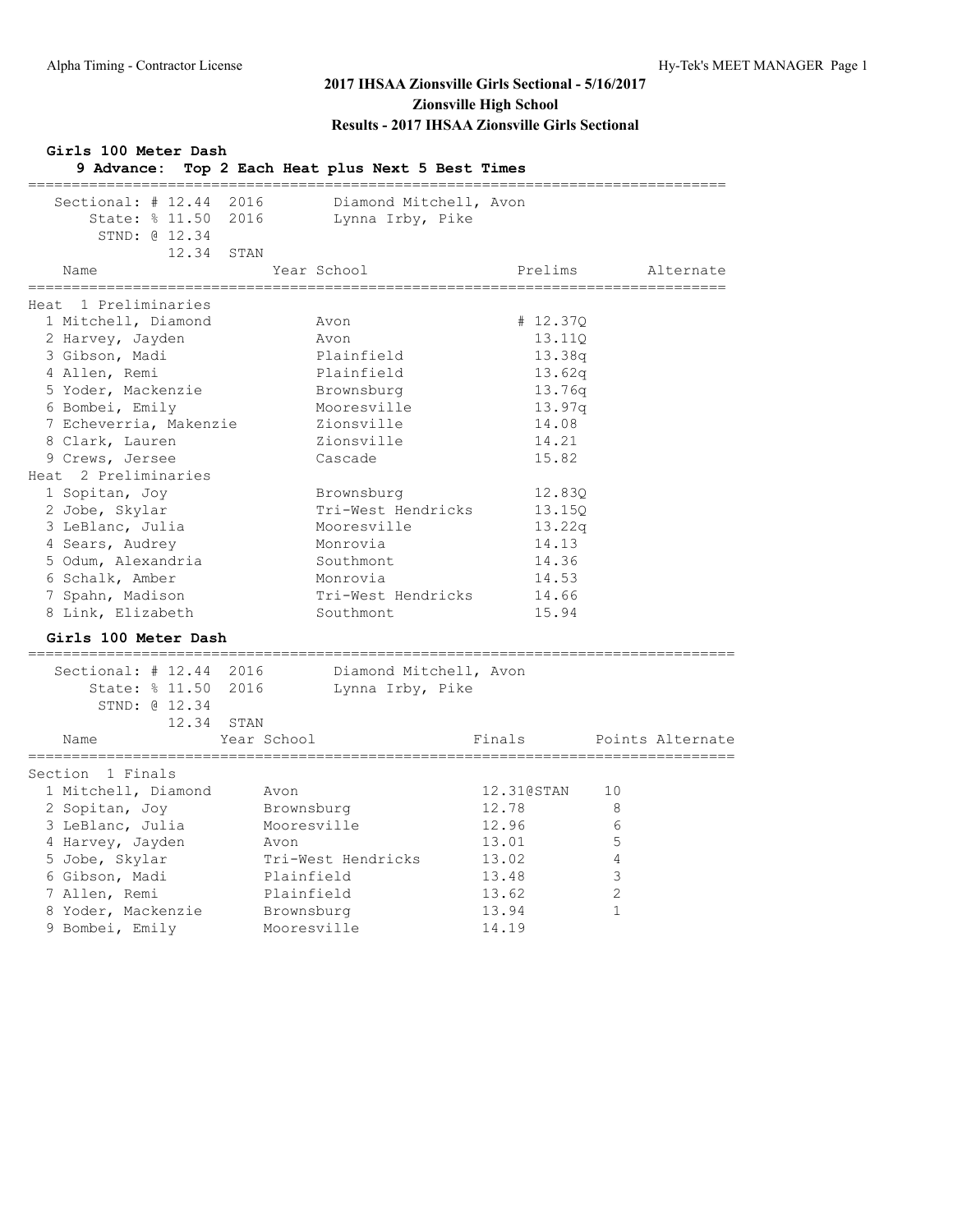| Girls 200 Meter Dash<br>9 Advance:                                                                       | Top 2 Each Heat plus Next 5 Best Times          |                                                                  |                  |
|----------------------------------------------------------------------------------------------------------|-------------------------------------------------|------------------------------------------------------------------|------------------|
| Sectional: # 25.96<br>State: % 23.12 1986<br>STND: 0 25.29<br>25.29                                      | 2009<br>STAN                                    | Allison Weimer, Brownsburg<br>Maicel Malone, North Central (Ind) |                  |
| Name                                                                                                     | Year School                                     | Prelims                                                          | Alternate        |
| =========<br>Heat 1 Preliminaries                                                                        | .============                                   |                                                                  | =========        |
| 1 Sopitan, Joy<br>2 Gibson, Madi<br>3 Isenbarger, Katie                                                  | Brownsburg<br>Plainfield<br>Zionsville          | 27.060<br>27.61Q<br>27.93q                                       |                  |
| 4 Jobe, Skylar<br>5 Allen, Remi<br>6 Dinwiddie, Jordyn                                                   | Tri-West Hendricks<br>Plainfield<br>Mooresville | 28.02q<br>28.03q<br>29.77                                        |                  |
| 7 Myers, Mia<br>8 Miller, Katherine<br>9 Catellier, Chloe                                                | Southmont<br>Cascade<br>Monrovia                | 30.13<br>30.31<br>31.57                                          |                  |
| Heat 2 Preliminaries<br>1 Springer, Daija<br>2 LeBlanc, Julia<br>3 Yoder, Mackenzie<br>4 Mansoori, Darya | Avon<br>Mooresville<br>Brownsburg<br>Zionsville | 28.02Q<br>28.20Q<br>28.49q<br>28.51q                             |                  |
| 5 Shelton, Stacie<br>6 Odum, Alexandria<br>7 Najera, Kathleen<br>8 Fields, Riley                         | Avon<br>Southmont<br>Monrovia<br>Cascade        | 28.65<br>29.71<br>31.17<br>31.49                                 |                  |
| Girls 200 Meter Dash                                                                                     |                                                 |                                                                  |                  |
| Sectional: # 25.96<br>State: % 23.12 1986<br>STND: 0 25.29<br>25.29                                      | 2009<br>STAN                                    | Allison Weimer, Brownsburg<br>Maicel Malone, North Central (Ind) |                  |
| Name                                                                                                     | Year School                                     | Finals                                                           | Points Alternate |
| __________<br>Section 1 Finals                                                                           |                                                 |                                                                  |                  |
| 1 Sopitan, Joy<br>2 LeBlanc, Julia                                                                       | Brownsburg<br>Mooresville                       | 25.88#<br>25.95#                                                 | 10<br>8          |
| 3 Jobe, Skylar<br>4 Springer, Daija<br>5 Gibson, Madi                                                    | Tri-West Hendricks<br>Avon<br>Plainfield        | 26.73<br>27.09<br>27.30                                          | 6<br>5<br>4      |
| 6 Isenbarger, Katie<br>7 Allen, Remi                                                                     | Zionsville<br>Plainfield                        | 27.43<br>28.35                                                   | 3<br>2           |
| 8 Mansoori, Darya<br>9 Yoder, Mackenzie                                                                  | Zionsville<br>Brownsburg                        | 28.60<br>28.61                                                   | 1                |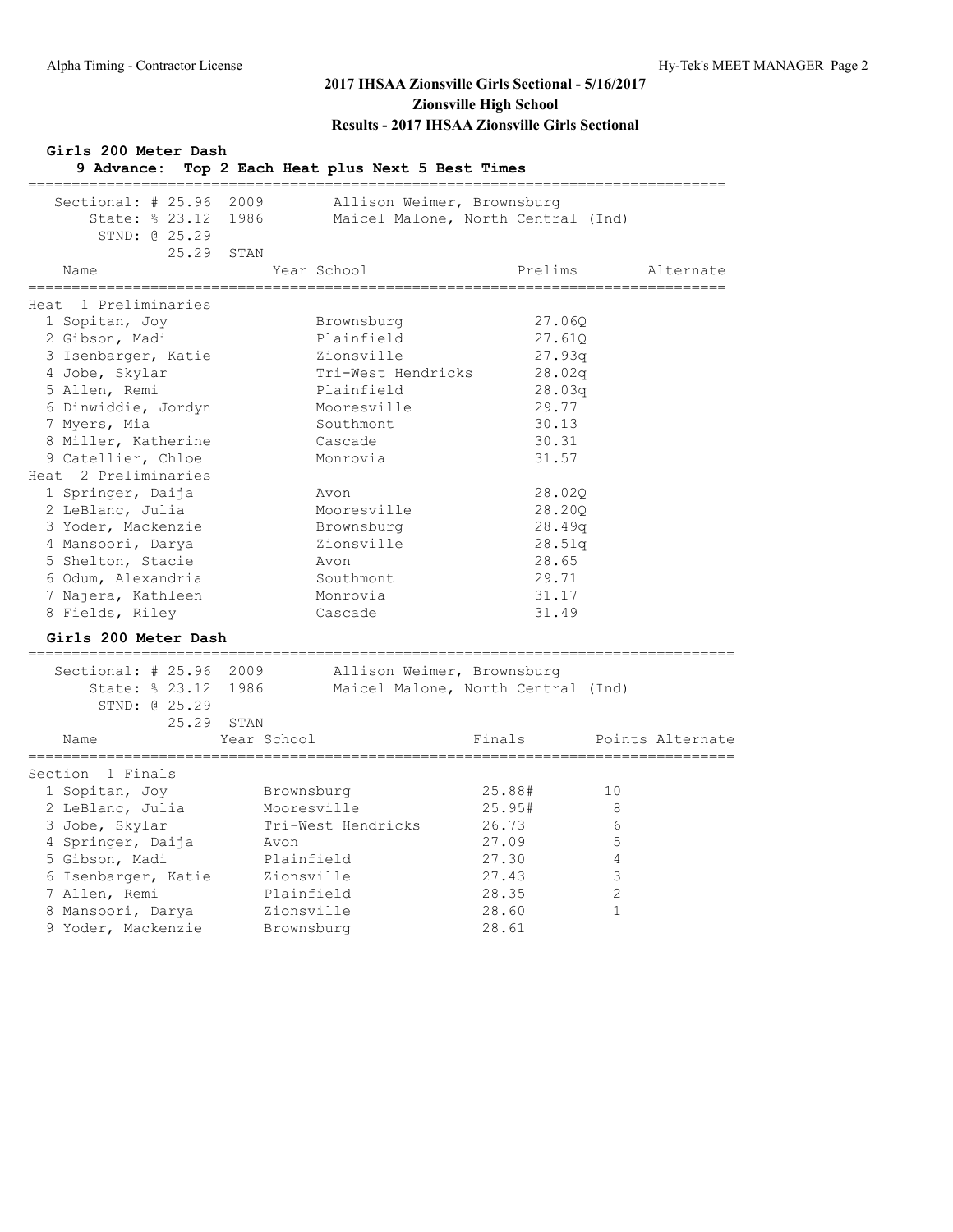**Girls 400 Meter Dash** ================================================================================= Sectional: # 57.37 2008 Allison Weimer, Brownsburg State: % 52.42 1986 Maicel Malone, North Central (Ind) STND: @ 57.45 57.45 STAN<br>Year School Name **The Year School** Pinals Points Alternate ================================================================================= Section 1 1 Neddeau, Angela Brownsburg 1:03.81 2 Hill, Laura **Plainfield** 1:04.50 3 Pearison, Hailey Monrovia 1:05.18 4 Unger, Rachel Tri-West Hendricks 1:06.60 5 Brimmage, Olivia Mooresville 1:08.36 6 Blackburn, Lexi Cascade 1:09.21 7 Ward, Emma Southmont 1:09.93 Section 2 1 Watts, Keely Danville Community 59.70 10 2 Romanyk, Madison Zionsville 1:00.29 8 3 Stephenson, Briana Cascade 1:00.42 6 4 Smith, Dara Plainfield 1:01.44 5 5 Head, Elly Mooresville 1:02.34 4 6 Payne, Madison Monrovia 1:02.49 3 7 Barrett, Michaela Brownsburg 1:02.75 2 8 McCooey, Reagan 2ionsville 1:03.31 1 9 Smith, Katy **Avon** Avon 1:04.61 10 Egunyomi, Esther Moon 1:05.93 **Girls 800 Meter Run** ================================================================================= Sectional: # 2:14.58 2009 Creasy Caluser, Southmont State: % 2:07.91 2013 Brittany Neely, Eastern (Greentown) STND: @ 2:16.66  $2:16.66$  STAN Name The Year School The Points Alternate ================================================================================= Section 1 1 Ellis, Angelina Zionsville 2:18.00 10 2 Rinehart, Lauren Brownsburg 2:21.60 8 3 Bryant, Olivia Cascade 2:24.00 6 4 Rigg, Sophia Zionsville 2:24.12 5 5 Altier, Carly Brownsburg 1997 2:29.45 6 DeLaCruz, Anay Avon 2:32.64 3 7 Risner, Katie Avon 2:33.35 2 8 Clark, Molly Danville Community 2:35.30 1 9 Restivo, Anna anns Plainfield 2:37.59 10 Laser, Alyssa Plainfield 2:37.88 11 Henley, Molly Tri-West Hendricks 2:39.21 12 Mills, Savanna Mooresville 2:40.60 13 Allen, Kaitlyn Danville Community 2:43.15 14 Mills, Sadie Mooresville 2:43.96 15 Faulkenberg, Grace Monrovia 2:46.80 16 Davis, Ella Cascade 2:47.76 17 Ward, Lilly Southmont 2:48.71 18 Pedro, Suzanne Southmont 2:48.77 19 Davis, Kyra Monrovia 2:49.55 Y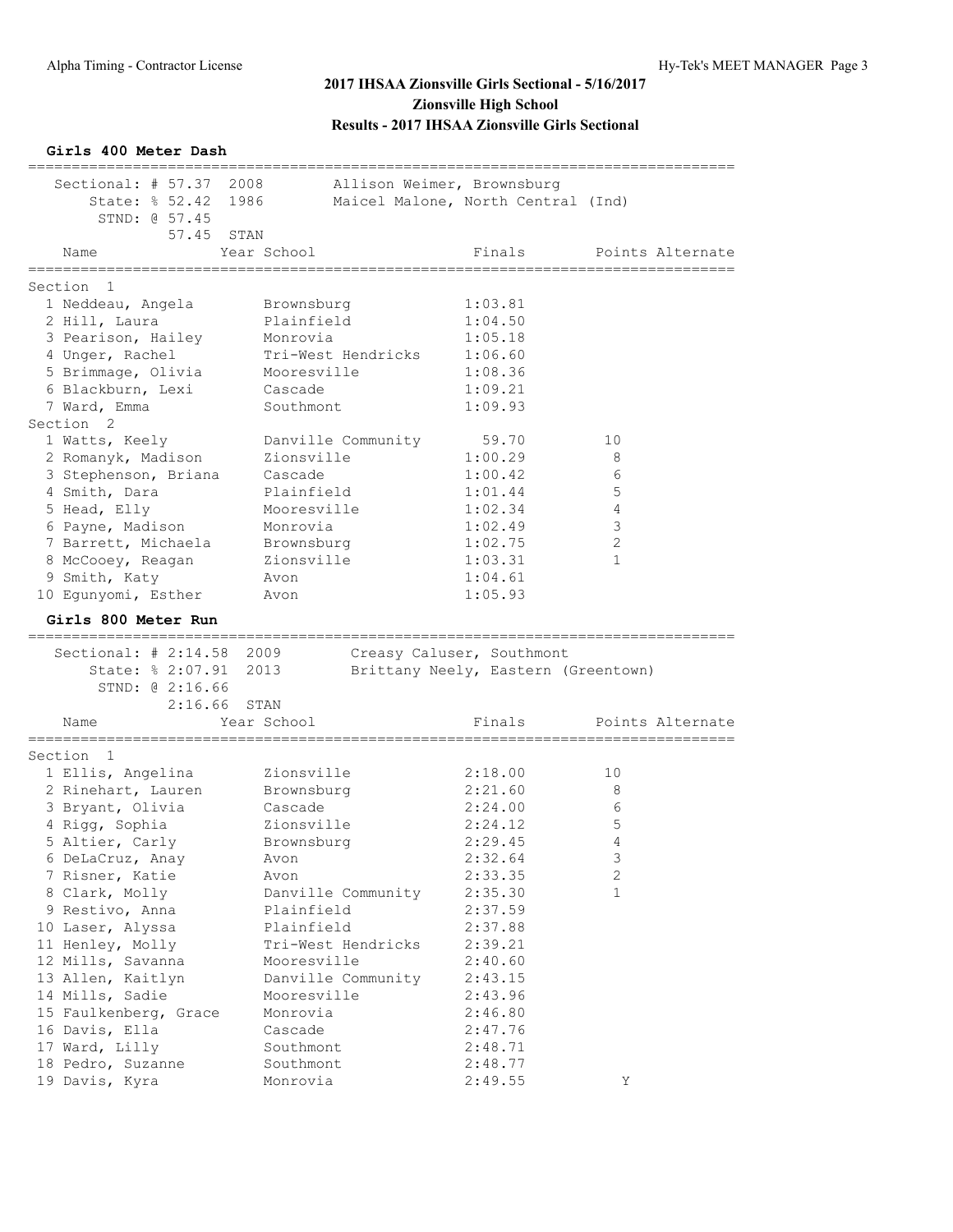#### **Girls 1600 Meter Run**

| Sectional: $\#$ 4:51.31<br>State: % 4:43.46 2011<br>STND: 0 4:59.75 | 2016                | Taylor Nicholson, Avon<br>Waverly Neer, Culver Academies |                    |
|---------------------------------------------------------------------|---------------------|----------------------------------------------------------|--------------------|
| 4:59.75<br>Name                                                     | STAN<br>Year School | Finals                                                   | Points Alternate   |
| ______________                                                      | _____________       | =======                                                  | ================== |
| 1 Rigg, Sophia                                                      | Zionsville          | 5:11.08                                                  | 10                 |
| 2 Rinehart, Lauren                                                  | Brownsburg          | 5:18.35                                                  | 8                  |
| 3 Allen, Margaret                                                   | Zionsville          | 5:23.09                                                  | 6                  |
| 4 Roy, Savannah                                                     | Avon                | 5:27.88                                                  | 5                  |
| 5 DeLaCruz, Anay                                                    | Avon                | 5:35.94                                                  | $\overline{4}$     |
| 6 Esterline, Grace                                                  | Brownsburg          | 5:46.76                                                  | 3                  |
| 7 Vauters, Madison                                                  | Mooresville         | 5:52.73                                                  | $\overline{2}$     |
| 8 Sanchez, Anastasia                                                | Plainfield          | 5:55.11                                                  | $\mathbf{1}$       |
| 9 Coryea, Kayla                                                     | Plainfield          | 5:56.62                                                  |                    |
| 10 Dugger, Kelsey                                                   | Southmont           | 5:59.89                                                  |                    |
| 11 Mills, Savanna                                                   | Mooresville         | 6:01.32                                                  |                    |
| 12 Edmondson, Carolin                                               | Cascade             | 6:03.31                                                  |                    |
| 13 Whicker, Chloe                                                   | Cascade             | 6:03.63                                                  |                    |
| 14 Ward, Olivia                                                     | Tri-West Hendricks  | 6:12.46                                                  |                    |
| 15 Ross, Kelly                                                      | Danville Community  | 6:43.23                                                  |                    |
| 16 Creager, Marian                                                  | Monrovia            | 7:12.59                                                  |                    |
| 17 Smith, Sophia                                                    | Danville Community  | 8:05.70                                                  |                    |
| Girls 3200 Meter Run<br>.======================                     |                     |                                                          |                    |
| Sectional: # 11:08.19 2003                                          |                     | Cassie Hunt, North Putnam                                |                    |
| State: % 10:11.20                                                   | 2015                | Anna Roher, Mishawaka                                    |                    |
| STND: @ 10:55.05                                                    |                     |                                                          |                    |
| 10:55.05                                                            | STAN                |                                                          |                    |
| Name                                                                | Year School         | Finals                                                   | Points Alternate   |
| -----------------------------------                                 |                     |                                                          |                    |
| 1 Dixon, Brooke                                                     | Brownsburg          | 11:45.56                                                 | 10                 |
| 2 Bernicke, Kate                                                    | Avon                | 11:50.72                                                 | 8                  |
| 3 Settle, Anna                                                      | Zionsville          | 11:54.92                                                 | 6                  |
| 4 Pappas, Annie                                                     | Zionsville          | 12:02.25                                                 | 5                  |
| 5 Cougill, Emma                                                     | Brownsburg          | 12:28.87                                                 | $\overline{4}$     |
| 6 Roy, Savannah                                                     | Avon                | 12:42.90                                                 | 3                  |
| 7 Coryea, Kayla                                                     | Plainfield          | 13:02.53                                                 | 2                  |
| 8 Dugger, Kelsey                                                    | Southmont           | 13:26.22                                                 | $\mathbf{1}$       |
| 9 Sanchez, Anastasia                                                | Plainfield          | 13:27.32                                                 |                    |
| 10 Dayharsh, Natalie                                                | Danville Community  | 13:44.35                                                 |                    |
| 11 Edmondson, Carolin                                               | Cascade             | 13:48.57                                                 |                    |
| 12 Bohbrink, Anna                                                   | Tri-West Hendricks  | 14:16.71                                                 |                    |
|                                                                     |                     |                                                          |                    |
| 13 Parsons, Rebecca                                                 | Cascade             | 14:23.71                                                 |                    |
| 14 Kult, Toby<br>-- Haggard, Isabella                               | Danville Community  | 14:38.43                                                 |                    |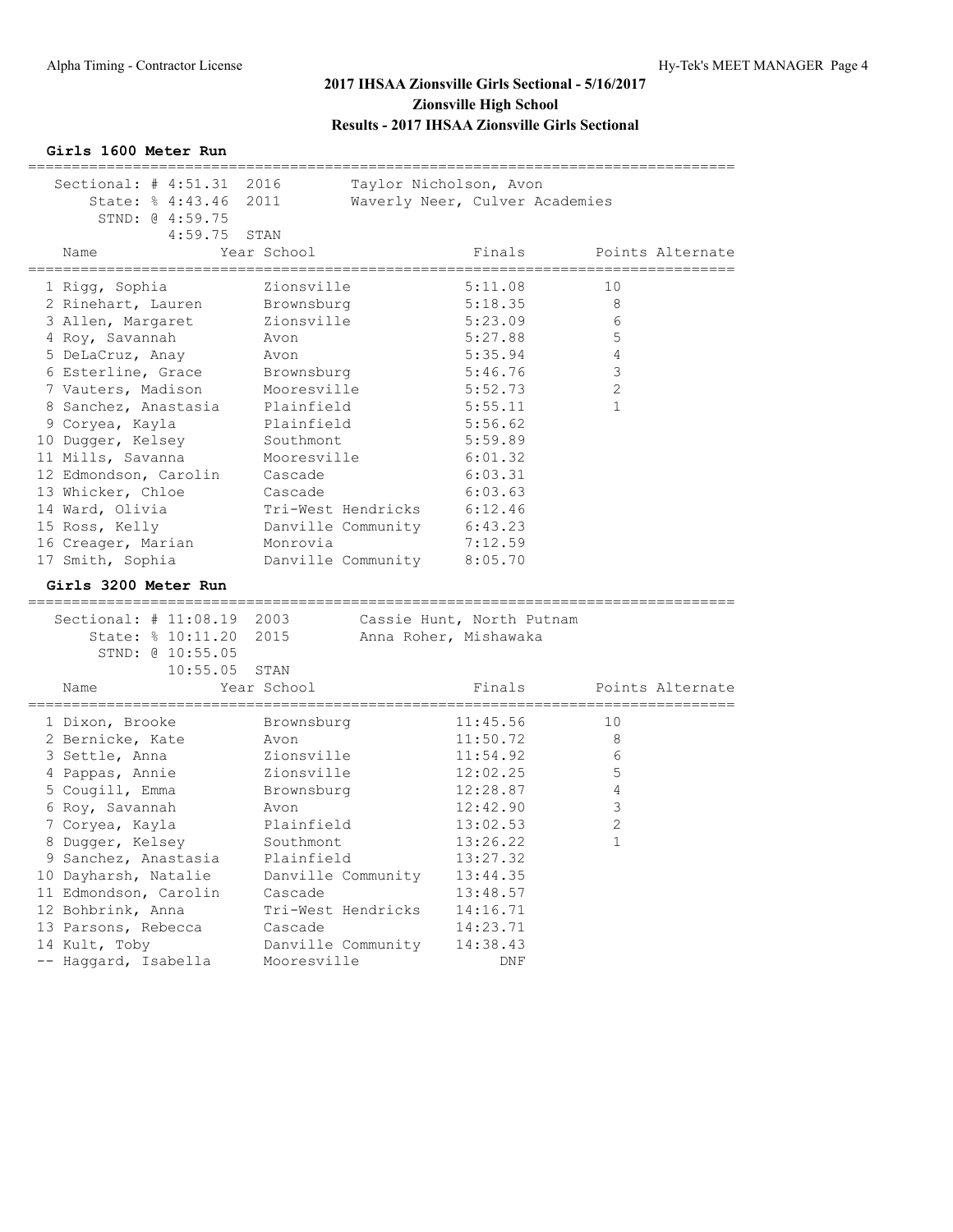| Girls 100 Meter Hurdles<br>9 Advance:                                                                                                                                                                                                                                                                                                           | Top 2 Each Heat plus Next 5 Best Times                                                                                                                                                     |                                                                                                                                     |                                       |
|-------------------------------------------------------------------------------------------------------------------------------------------------------------------------------------------------------------------------------------------------------------------------------------------------------------------------------------------------|--------------------------------------------------------------------------------------------------------------------------------------------------------------------------------------------|-------------------------------------------------------------------------------------------------------------------------------------|---------------------------------------|
| Sectional: $\#$ 15.14<br>State: % 13.95 2005<br>STND: @ 15.00                                                                                                                                                                                                                                                                                   | 2009<br>Tori Stone, Brownsburg                                                                                                                                                             | Vanneisha Ivy, Muncie Central                                                                                                       |                                       |
| 15.00                                                                                                                                                                                                                                                                                                                                           | STAN                                                                                                                                                                                       |                                                                                                                                     |                                       |
| Name                                                                                                                                                                                                                                                                                                                                            | Year School                                                                                                                                                                                | Prelims                                                                                                                             | Alternate                             |
| Heat 1 Preliminaries<br>1 Robinson, Ella<br>2 Gietl, Camryn<br>3 Stien, Mackenzie<br>4 Woodford, Saige<br>5 Zachary, Macy<br>6 Gregg, Shanti<br>7 Reynolds, Emilie<br>Heat 2 Preliminaries<br>1 Utterback, Olivia<br>2 Waling, Payton<br>3 Stone, Jazz<br>4 Isenberg, Shannon<br>5 Dinwiddie, Jordyn<br>6 Courtney, Melanie<br>7 Gill, Makaylah | Zionsville<br>Zionsville<br>Brownsburg<br>Plainfield<br>Southmont<br>Brownsburg<br>Mooresville<br>Plainfield<br>Tri-West Hendricks<br>Avon<br>Southmont<br>Mooresville<br>Monrovia<br>Avon | 15.77Q<br>15.79Q<br>16.20q<br>16.27q<br>18.03q<br>18.59<br>19.10<br>15.91Q<br>16.73Q<br>16.81q<br>17.88q<br>19.27<br>20.75<br>21.39 |                                       |
| Girls 100 Meter Hurdles                                                                                                                                                                                                                                                                                                                         |                                                                                                                                                                                            |                                                                                                                                     |                                       |
| Sectional: # 15.14 2009<br>State: % 13.95<br>STND: @ 15.00<br>15.00<br>Name                                                                                                                                                                                                                                                                     | Tori Stone, Brownsburg<br>2005<br>STAN<br>Year School                                                                                                                                      | Vanneisha Ivy, Muncie Central<br>Finals                                                                                             | Points Alternate                      |
| Section 1 Finals<br>1 Utterback, Olivia<br>2 Robinson, Ella<br>3 Gietl, Camryn<br>4 Stone, Jazz<br>5 Stien, Mackenzie<br>6 Waling, Payton<br>7 Woodford, Saige<br>8 Zachary, Macy<br>9 Isenberg, Shannon                                                                                                                                        | Plainfield<br>Zionsville<br>Zionsville<br>Avon<br>Brownsburg<br>Tri-West Hendricks<br>Plainfield<br>Southmont<br>Southmont                                                                 | 15.87<br>15.94<br>16.02<br>16.03<br>16.08<br>16.31<br>16.71<br>17.87<br>17.88                                                       | 10<br>8<br>6<br>5<br>4<br>3<br>2<br>1 |
| Girls 300 Meter Hurdles<br>----------------------                                                                                                                                                                                                                                                                                               |                                                                                                                                                                                            |                                                                                                                                     |                                       |
| Sectional: $# 45.73$<br>State: % 41.36<br>STND: 0 45.36<br>45.36<br>Name                                                                                                                                                                                                                                                                        | 2016<br>2014<br>STAN<br>Year School                                                                                                                                                        | Ella Robinson, Zionsville<br>Symone Black, Fort Wayne Concordia<br>Finals                                                           | Points Alternate                      |
| ==================                                                                                                                                                                                                                                                                                                                              | ------------------------                                                                                                                                                                   | =====================================                                                                                               |                                       |
| Section<br>1<br>1 Gregg, Shanti<br>2 Isenberg, Shannon<br>3 Noe, Shaye                                                                                                                                                                                                                                                                          | Brownsburg<br>Southmont<br>Danville Community                                                                                                                                              | 52.22<br>55.16<br>57.03                                                                                                             |                                       |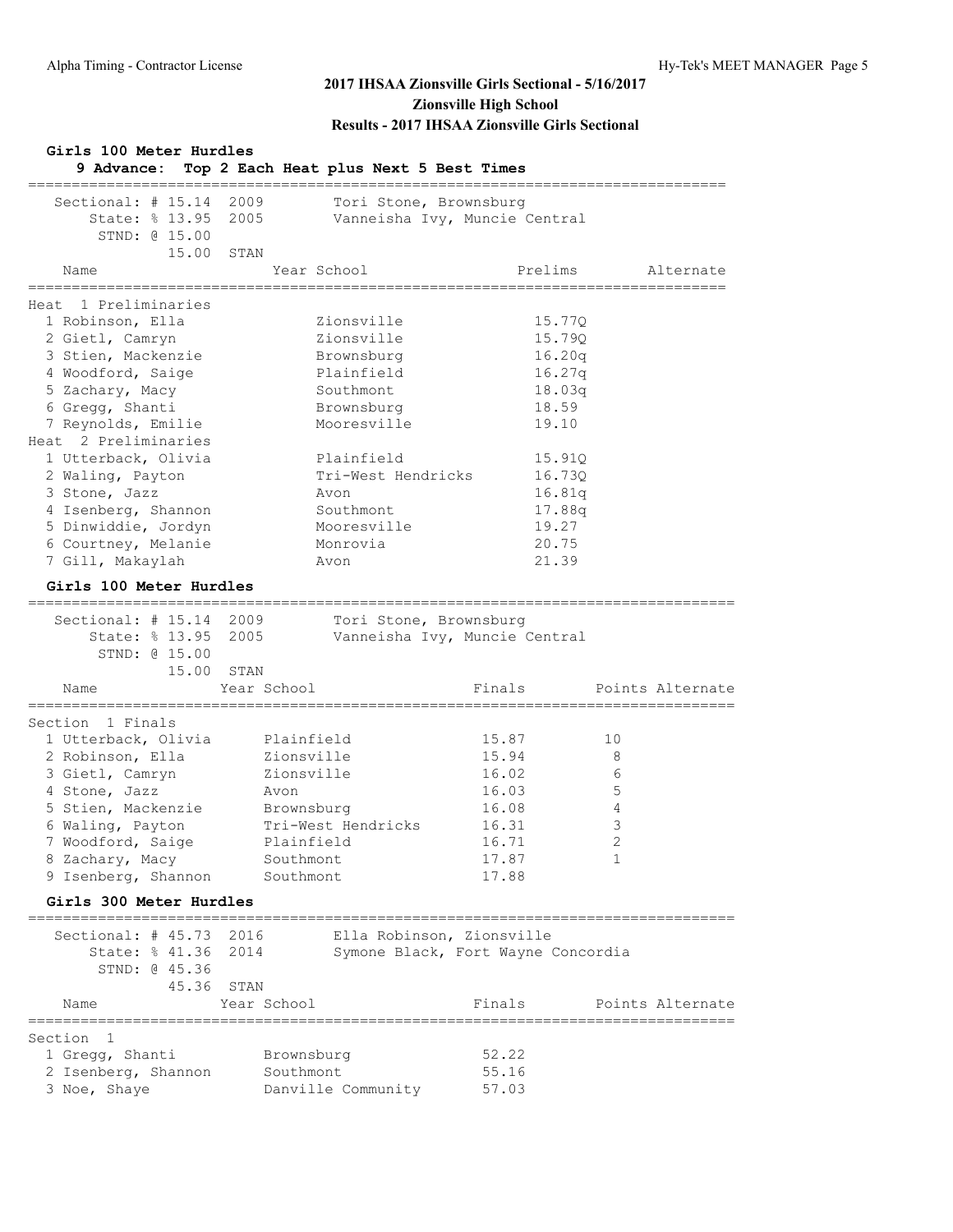#### **....Girls 300 Meter Hurdles**

| 4 Gruener, Keelia (L | Monrovia           | 58.08      |               |
|----------------------|--------------------|------------|---------------|
| 5 Reynolds, Emilie   | Mooresville        | 59.22      |               |
| 6 Morris, Savannah   | Mooresville        | 1:01.42    |               |
| Section 2            |                    |            |               |
| 1 Robinson, Ella     | Zionsville         | 44.290STAN | 10            |
| 2 Adam, Jordan       | Avon               | 45.91      | 8             |
| 3 Stone, Jazz        | Avon               | 46.84      | 6             |
| 4 Waling, Payton     | Tri-West Hendricks | 47.55      | 5             |
| 5 Woodford, Saige    | Plainfield         | 48.19      | 4             |
| 6 Bryant, Emelia     | Cascade            | 49.94      | 3             |
| 7 McCarty, Abby      | Zionsville         | 50.31      | $\mathcal{L}$ |
| 8 Kouton, Annifa     | Brownsburg         | 50.91      |               |
| 9 Chandler, Madie    | Plainfield         | 52.42      |               |
| 10 Link, Elizabeth   | Southmont          | 54.05      |               |

#### **Girls 4x100 Meter Relay**

| =============                                                      |                                       |                  |
|--------------------------------------------------------------------|---------------------------------------|------------------|
| Sectional: # 49.52 2007<br>State: % 45.75 2003 Fort Wayne Northrup | Greencastle                           |                  |
| STND: @ 48.41                                                      | T. Adams, L. Rox, K. Rox, Z. Robinson |                  |
| 48.41 STAN                                                         |                                       |                  |
| School                                                             | Finals                                | Points Alternate |
| Section 1                                                          | =================================     |                  |
| 1 Avon 'A'                                                         | 49.61                                 | 10               |
| 1) Springer, Daija                                                 | 2) Harvey, Jayden                     |                  |
| 3) Mitchell, Diamond                                               | 4) Shelton, Stacie                    |                  |
| 2 Zionsville 'A'                                                   | 50.92                                 | 8                |
| 1) Mansoori, Darya                                                 | 2) McCarty, Abby                      |                  |
| 3) Echeverria, Makenzie                                            | 4) Gietl, Camryn                      |                  |
| 3 Plainfield 'A'                                                   | 51.00                                 | 6                |
| 1) Allen, Remi                                                     | 2) Rodgers, Taylor                    |                  |
| 3) Gibson, Madi                                                    | 4) Joseph, Lauren                     |                  |
| 4 Brownsburg 'A'                                                   | 52.14                                 | 5                |
| 1) Yoder, Mackenzie                                                | 2) Hill, Kaya                         |                  |
| 3) Maihofer, Gianna                                                | 4) Smith, Skyy                        |                  |
| 5 Monrovia 'A'                                                     | 54.02                                 | 4                |
| 1) Sears, Riley                                                    | 2) Manley, Mazie                      |                  |
| 3) Whitney, Alicia                                                 | 4) York, Melissa                      |                  |
| 6 Southmont 'A'                                                    | 55.16                                 | 3                |
| 1) Zachary, Macy                                                   | 2) Link, Elizabeth                    |                  |
| 3) Myers, Mia                                                      | 4) Ward, Lilly                        |                  |
| 7 Cascade 'A'                                                      | 57.20                                 | 2                |
| 1) Cheesman, Bradi                                                 | 2) Fields, Riley                      |                  |
| 3) Guetig, Elizabeth                                               | 4) Miller, Katherine                  |                  |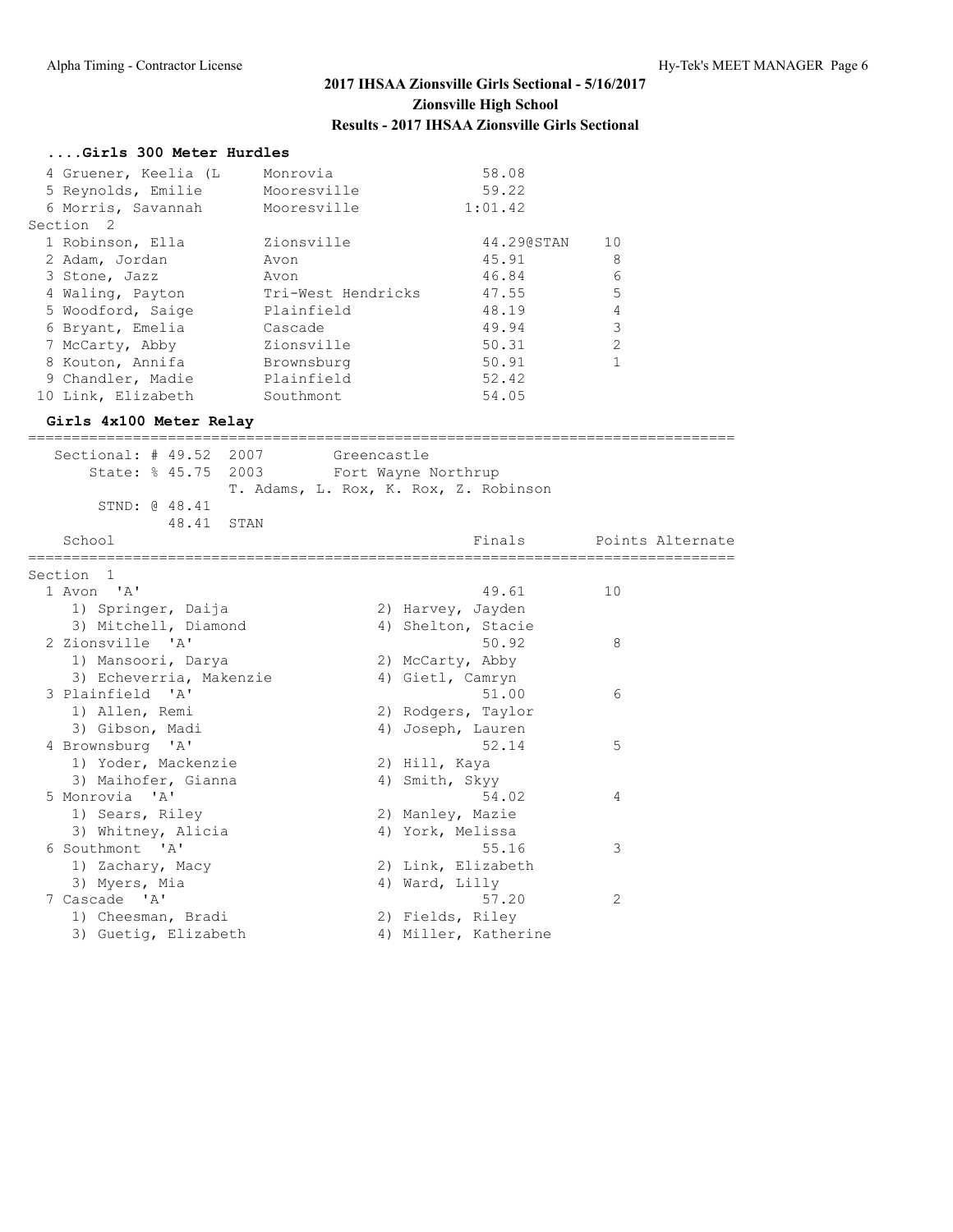### **Girls 4x400 Meter Relay**

|                                           |      |            |                                               | ------------------------- |                  |
|-------------------------------------------|------|------------|-----------------------------------------------|---------------------------|------------------|
| Sectional: # 4:03.83 2016                 |      | Zionsville |                                               |                           |                  |
| State: % 3:47.37                          | 2011 |            | Lawrence North                                |                           |                  |
|                                           |      |            | M. Brooks, A. Franklin, A. Spencer, C. Miller |                           |                  |
| STND: 0 3:58.93                           |      |            |                                               |                           |                  |
| 3:58.93                                   | STAN |            |                                               |                           |                  |
| School                                    |      |            | Finals                                        |                           | Points Alternate |
| :==============                           |      |            |                                               | .================         |                  |
| 1 Zionsville 'A'                          |      |            | 4:01.35#                                      | 10                        |                  |
| 1) Robinson, Ella                         |      |            | 2) Ellis, Angelina                            |                           |                  |
| 3) Romanyk, Madison                       |      |            | 4) McCarty, Abby                              |                           |                  |
| 2 Avon 'A'                                |      |            | 4:08.25                                       | 8                         |                  |
| 1) Adam, Jordan                           |      |            | 2) Smith, Katy                                |                           |                  |
| 3) Egunyomi, Esther                       |      |            | 4) Stone, Jazz                                |                           |                  |
| 3 Cascade 'A'                             |      |            | 4:13.97                                       | 6                         |                  |
| 1) Guetig, Elizabeth                      |      |            | 2) Bryant, Olivia                             |                           |                  |
| 3) Bryant, Emelia                         |      |            | 4) Stephenson, Briana                         |                           |                  |
| 4 Brownsburg 'A'                          |      |            | 4:19.36                                       | 5                         |                  |
| 1) Neddeau, Angela                        |      |            | 2) Barrett, Michaela                          |                           |                  |
| 3) Rinehart, Lauren                       |      |            | 4) Boone, Anna                                |                           |                  |
| 5 Plainfield 'A'                          |      |            | 4:23.38                                       | 4                         |                  |
| 1) Smith, Dara                            |      |            | 2) Woodford, Saige                            |                           |                  |
| 3) Wright, Andrea                         |      |            | 4) Hill, Laura                                |                           |                  |
| 6 Mooresville 'A'                         |      |            | 4:30.97                                       | 3                         |                  |
| 1) Brimmage, Olivia                       |      |            | 2) Dinwiddie, Jordyn                          |                           |                  |
| 3) Head, Elly                             |      |            | 4) LeBlanc, Julia                             |                           |                  |
| 7 Monrovia 'A'                            |      |            | 4:40.45                                       | 2                         |                  |
| 1) Payne, Madison                         |      |            | 2) Sears, Riley                               |                           |                  |
| 3) Manley, Mazie                          |      |            | 4) Whitney, Alicia                            |                           |                  |
| 8 Southmont 'A'                           |      |            | 5:00.32                                       | 1                         |                  |
| 1) Isenberg, Shannon                      |      |            | 2) Link, Elizabeth                            |                           |                  |
| 3) Pedro, Suzanne                         |      |            | 4) Ward, Emma                                 |                           |                  |
| Girls 4x800 Meter Relav                   |      |            |                                               |                           |                  |
|                                           |      |            |                                               |                           |                  |
| Sectional: $\#$ 9:26.75                   | 2011 | Brownsburg |                                               |                           |                  |
| State: % 8:53.74                          | 2013 |            | Eastern (Greentown)                           |                           |                  |
|                                           |      |            | S. Sprinkles, S. Wagner, B. Neely, B. Neely   |                           |                  |
| STND: @ 9:27.44                           |      |            |                                               |                           |                  |
| 9:27.44                                   | STAN |            |                                               |                           |                  |
| School                                    |      |            | Finals                                        |                           | Points Alternate |
| 1 Zionsville<br>$^{\prime}$ A $^{\prime}$ |      |            | 9:46.59                                       | 10                        |                  |
| 1) Allen, Margaret                        |      |            | 2) Brown, Logan                               |                           |                  |
| 3) McCooey, Reagan                        |      |            | 4) O'Neil, Nina                               |                           |                  |
| 2 Brownsburg 'A'                          |      |            | 9:55.78                                       | 8                         |                  |
| 1) Altier, Carly                          |      |            | 2) Bische, Gabrielle                          |                           |                  |
| 3) Boone, Anna                            |      |            | 4) Dixon, Brooke                              |                           |                  |
| 3 Plainfield 'A'                          |      |            | 10:25.19                                      | 6                         |                  |
| 1) Barrett, Vanessa                       |      |            | 2) Hayden, Samantha                           |                           |                  |
| 3) Laser, Alyssa                          |      |            | 4) Restivo, Anna                              |                           |                  |
| 4 Avon 'A'                                |      |            | 10:36.46                                      | 5                         |                  |
| 1) Abramson, Maya                         |      |            | 2) Moreno, Aileen                             |                           |                  |
| 3) Risner, Maddie                         |      |            | 4) Risner, Katie                              |                           |                  |
| 5 Monrovia 'A'                            |      |            | 11:15.02                                      | 4                         |                  |
| 1) Davis, Kyra                            |      |            | 2) Faulkenberg, Grace                         |                           |                  |
|                                           |      |            |                                               |                           |                  |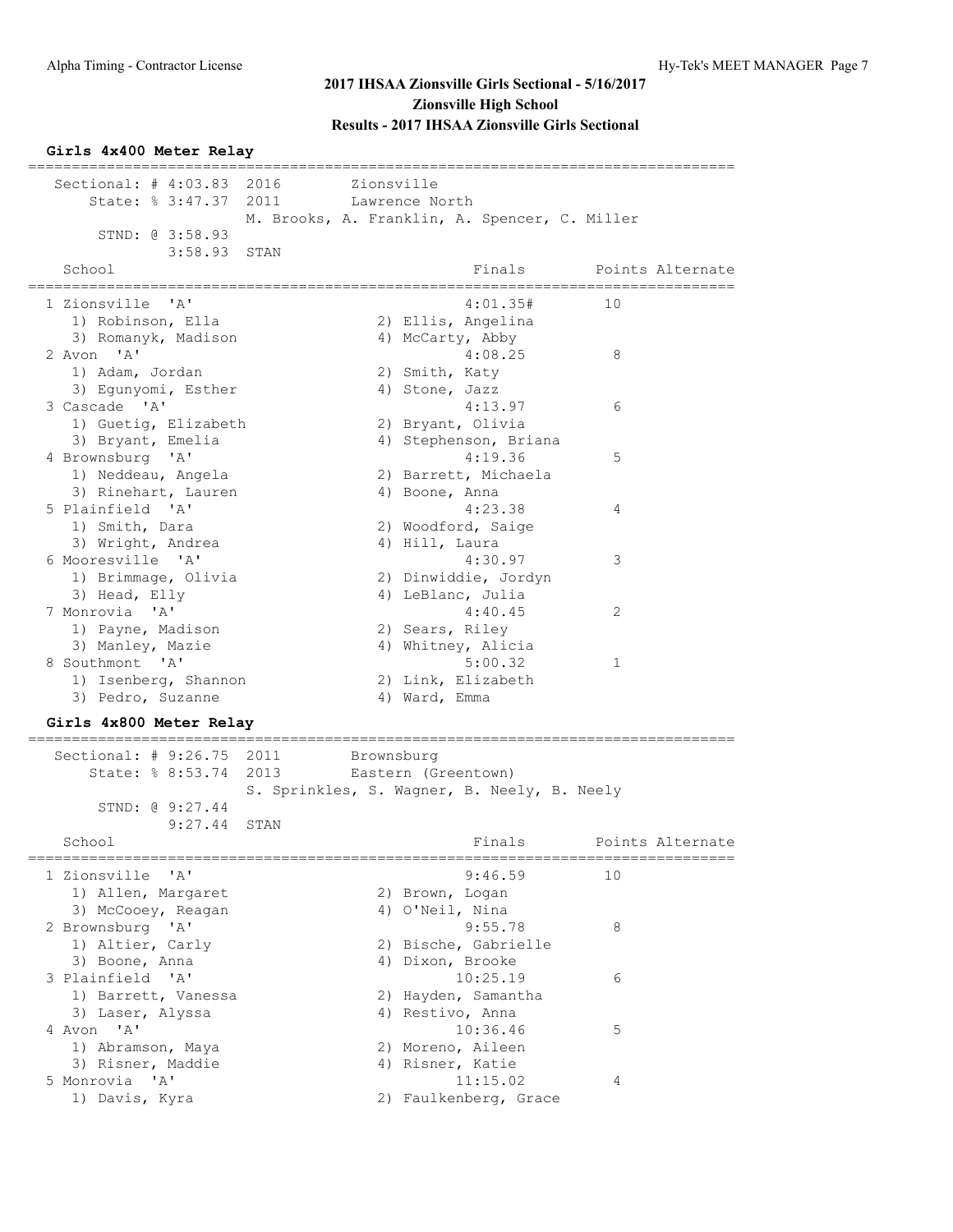| Girls 4x800 Meter Relay            |                    |                                     |                  |
|------------------------------------|--------------------|-------------------------------------|------------------|
| 3) Whitney, Alicia                 |                    | 4) Williams, Emma                   |                  |
| 6 Mooresville<br>' A'              |                    | 11:17.24                            | 3                |
| 1) Haggard, Isabella               |                    | 2) Mills, Sadie                     |                  |
| 3) Morris, Savannah                |                    | 4) Short, Arabella                  |                  |
| 7 Cascade 'A'                      |                    | 12:21.45                            | 2                |
| 1) Kinkle, Abigail                 |                    | 2) Kline, Harley                    |                  |
| 3) Stanton, Raechel                |                    | 4) White, Grace                     |                  |
| Girls High Jump                    |                    |                                     |                  |
|                                    |                    |                                     |                  |
| Sectional: #<br>$5 - 08$ 2016      |                    | Katie Isenbarger, Zionsville        |                  |
| State: % 6-00 1985                 |                    | Angela Bradburn, Norwell            |                  |
| STND: 0 5-04.25                    |                    |                                     |                  |
| $5 - 04.25$                        | STAN               |                                     |                  |
| Name                               | Year School        | Finals                              | Points Alternate |
| Flight<br>1                        |                    |                                     |                  |
| 1 Isenbarger, Katie                | Zionsville         | 6-00.00%STAN                        | 10               |
| 2 Black, Kyara                     | Danville Community | 5-07.00@STAN                        | 8                |
| 3 Sheridan, Megan                  | Zionsville         | 5-05.00@STAN                        | 6                |
| 4 Harless, Mackenzie               | Brownsburg         | 5-04.250STAN                        | 5                |
| 5 Smith, Dara                      | Plainfield         | $5 - 00.00$                         | 4                |
| 6 Sears, Riley                     | Monrovia           | $J4 - 10.00$                        | 2.50             |
| 6 Underwood, Jenna                 | Plainfield         | $J4 - 10.00$                        | 1                |
| 6 Barrett, Mackenzie               | Brownsburg         | $J4 - 10.00$                        | 2.50             |
| 9 Burton, Kasey                    | Southmont          | $4 - 08.00$                         |                  |
| 9 Williams, Hannah                 | Avon               | $4 - 08.00$                         |                  |
| 9 Isenberg, Katelyn                | Danville Community | $4 - 08.00$                         |                  |
| 12 Nelson, Alexis                  | Southmont          | $4 - 06.00$                         |                  |
| 12 Hostetler, Trinity              | Cascade            | $4 - 06.00$                         |                  |
|                                    | Cascade            | $4 - 06.00$                         |                  |
| 12 Gibbs, Carly<br>12 Gott, Lauren | Mooresville        | $4 - 06.00$                         |                  |
|                                    |                    |                                     |                  |
| 12 Copeland, Zori                  | Avon               | $4 - 06.00$                         |                  |
| -- Najera, Kathleen                | Monrovia           | NH                                  |                  |
| Girls Pole Vault                   |                    |                                     |                  |
| Sectional: #<br>10-08              | 2016               | Brittany Barrett, Southmont         |                  |
| State: % 13-06.25                  | 2009               | Ellie McCardwell, Pendleton Heights |                  |
| STND: @<br>$11 - 04$               |                    |                                     |                  |
| $11 - 04.00$                       | STAN               |                                     |                  |
| Name                               | Year School        | Finals                              | Points Alternate |
| 1 Joseph, Lauren                   | Plainfield         | $10 - 00.00$                        | 10               |
| 2 Klein, Camryn                    | Zionsville         | $9 - 06.00$                         | 8                |
| 3 Karnes, Abby                     | Mooresville        | $J9 - 00.00$                        | 5.50             |
| 3 Perkins, Claire                  |                    |                                     | 4                |
|                                    | Danville Community | $J9 - 00.00$                        |                  |
| 3 Wagoner, Lain                    | Plainfield         | $J9 - 00.00$                        | 5.50             |
| 6 Engel, Corynn                    | Cascade            | $J8 - 06.00$                        | 1                |
| 6 Stachler, Eva                    | Zionsville         | $J8 - 06.00$                        | 2.50             |
| 6 Ray, Alison                      | Brownsburg         | $J8 - 06.00$                        | 2.50             |
| 9 Bische, Gabrielle                | Brownsburg         | $8 - 00.00$                         |                  |
| 9 Burton, Kasey                    | Southmont          | $8 - 00.00$                         |                  |
| 11 Ward, Emma                      | Southmont          | $7 - 06.00$                         | Υ                |
| 11 York, Melissa                   | Monrovia           | $7 - 06.00$                         |                  |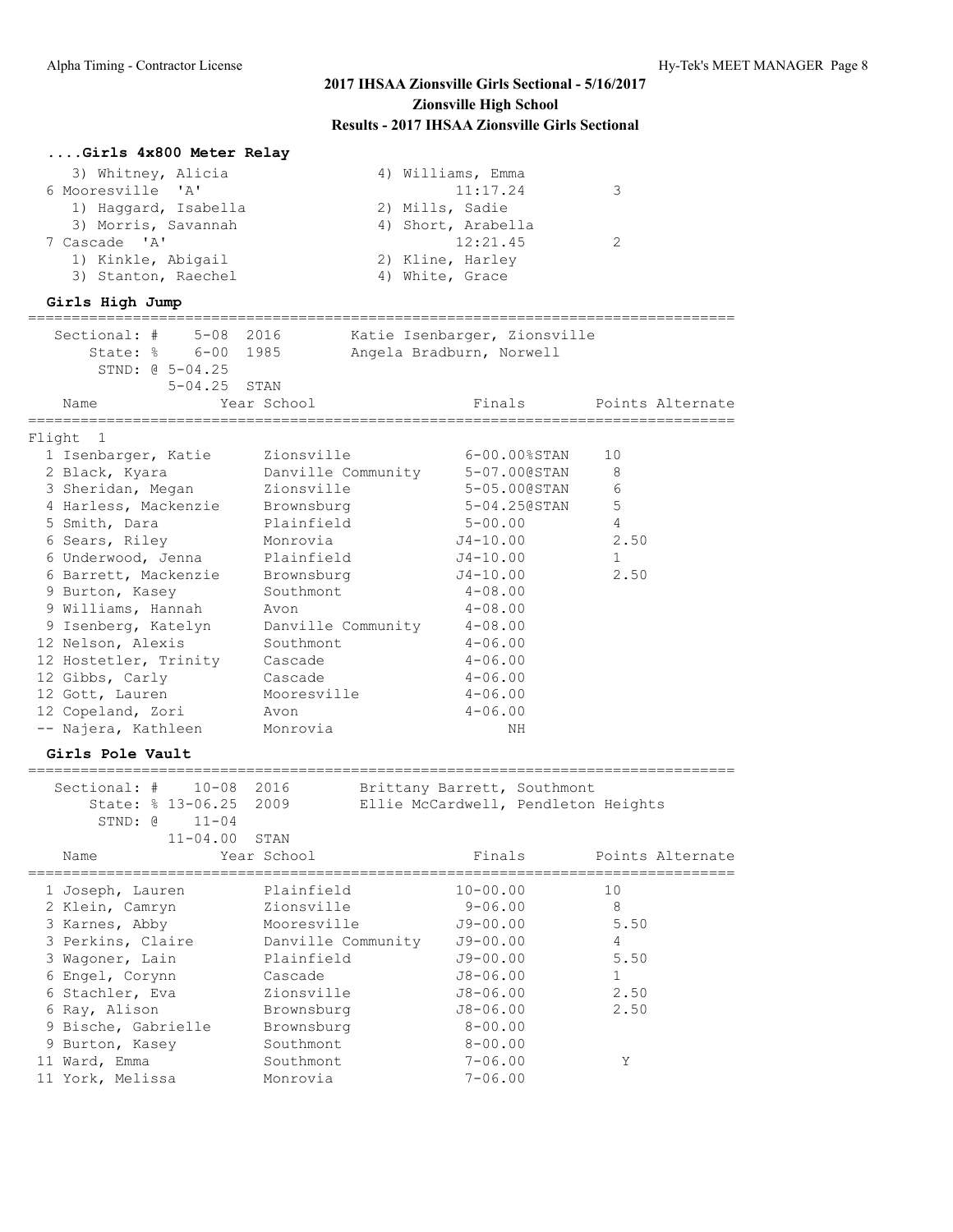# **....Girls Pole Vault**

| 11 Whitesell, Regan | Avon        | 7-06.00     |
|---------------------|-------------|-------------|
| 14 Palmer, Courtney | Monrovia    | $7 - 00.00$ |
| 14 Short, Arabella  | Mooresville | $7 - 00.00$ |
| -- Jacobs, Kiley    | Cascade     | NH          |

#### **Girls Long Jump**

| Sectional: # 17-06 2013 Claire Hathaway, Brownsburg                      | State: % 20-04 1986 Tonya Sedwick, Jeffersonville     |                  |                         |
|--------------------------------------------------------------------------|-------------------------------------------------------|------------------|-------------------------|
| STND: @ 17-10.75                                                         |                                                       |                  |                         |
| 17-10.75 STAN<br>Name                                                    | Year School                                           |                  | Finals Points Alternate |
|                                                                          |                                                       |                  |                         |
| 1 Mitchell, Diamond Avon                                                 | 17-06 16-09.50 18-08 17-09.50 17-10.75 18-03          | 18-08.00@STAN 10 |                         |
| 2 Isenbarger, Katie zionsville 17-08.00# 8                               | 16-07 17-00.50 17-08 16-05.25 16-10.50 16-09          |                  |                         |
| 3 Lombardo, Alicia banville Community J17-03.00                          |                                                       |                  | 6                       |
|                                                                          |                                                       |                  | 5                       |
| 5 Murrell, Cori Mon                                                      | 15-06 FOUL 16-02.50 FOUL 15-03.50 16-02.75            | $16 - 02.75$     | 3                       |
| 6 Sheridan, Megan Zionsville                                             | FOUL FOUL 16-02.50 15-08.75 FOUL 12-06.75             | $16 - 02.50$     | 2                       |
| 7 Manley, Mazie Monrovia 16-01.50                                        | 16-01.50 16-00 15-06 15-06.50 FOUL FOUL               |                  |                         |
| 8 Rodgers, Taylor Plainfield 15-04.00<br>13-11 15-02 15-04               |                                                       |                  |                         |
| 9 Trout, Jules Danville Community 14-08.50<br>14-03 14-08.50 13-08.50    |                                                       |                  |                         |
| Flight 2                                                                 |                                                       |                  |                         |
| 1 Burton, Kasey Southmont 16-06.00 4                                     | FOUL 15-06.50 FOUL 16-03 16-06 15-03.25               |                  |                         |
| 2 Hill, Kaya Brownsburg 16-02.00                                         | $15-07$ $15-02$ $16-02$ $15-03.50$ $15-09$ $15-03.50$ |                  | $\mathbf{1}$            |
| 3 Zachary, Macy Southmont 14-10.00<br>14-05 14-10 FOUL                   |                                                       |                  |                         |
| 4 Kouton, Annifa Brownsburg 14-05.00<br>FOUL 14-05 FOUL                  |                                                       |                  |                         |
| 5 Brimmage, Olivia Mooresville 14-04.00<br>$14 - 04$ $13 - 02$ $13 - 02$ |                                                       |                  |                         |
| 6 Sears, Audrey Monrovia<br>$14-03$ $13-10.50$ $13-06$                   |                                                       | $14 - 03.00$     |                         |
| 7 Bombei, Emily Mooresville 13-08.50<br>12-07 13-08.50 13-04             |                                                       |                  |                         |
| 8 Barron, Halie Cascade 12-02.00<br>$11-04$ $11-09$ $12-02$              |                                                       |                  |                         |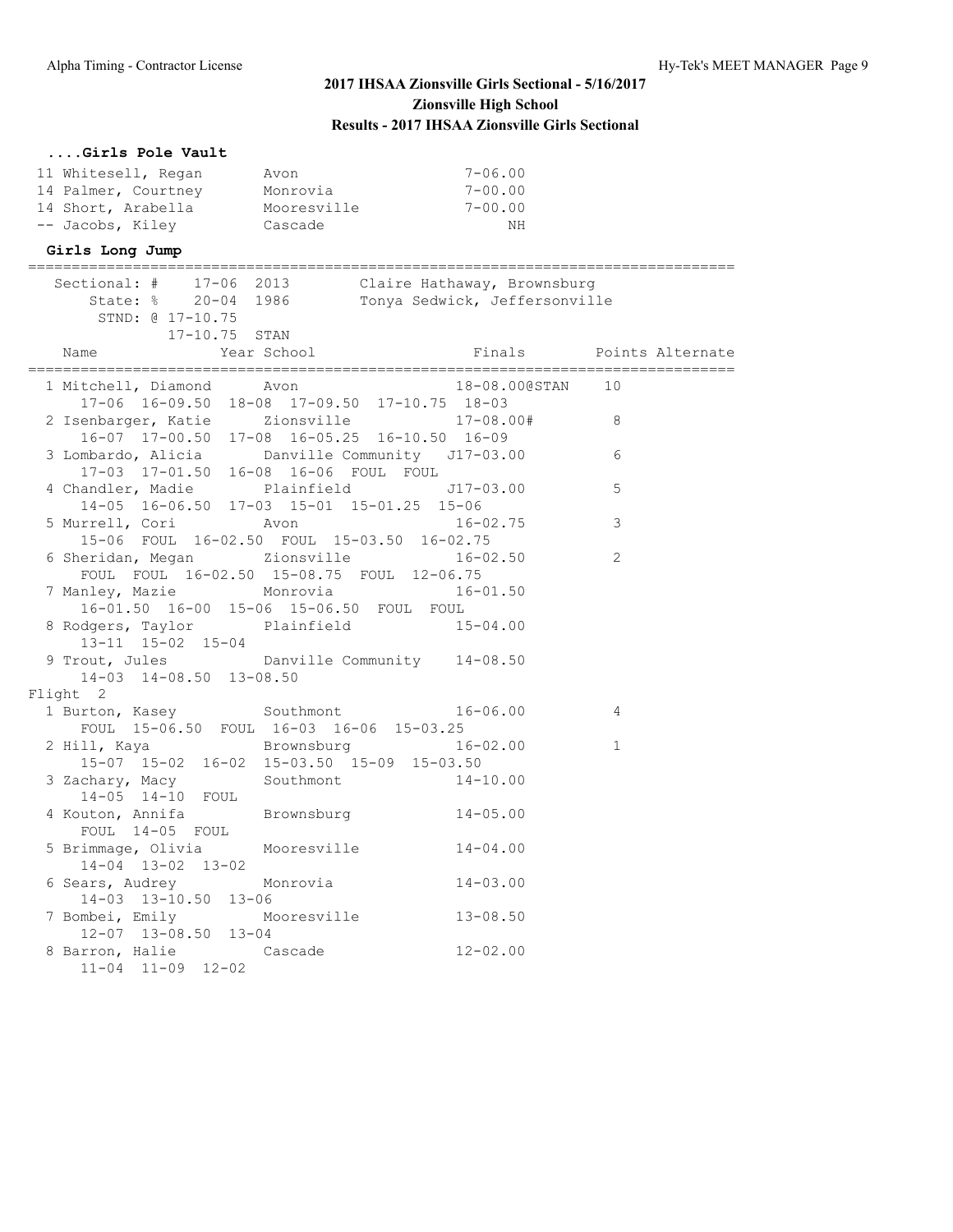**Girls Shot Put**

| Sectional: # 42-00 2011                     |                                  |                              | ional: # 42-00 2011 Carlynn Carter, Avon<br>State: % 50-09 2011 Tori Bliss, Portage |                                                       |              |  |
|---------------------------------------------|----------------------------------|------------------------------|-------------------------------------------------------------------------------------|-------------------------------------------------------|--------------|--|
|                                             | STND: @ 39-11                    |                              |                                                                                     |                                                       |              |  |
|                                             | 39-11.00 STAN                    |                              |                                                                                     |                                                       |              |  |
| Name                                        |                                  | Year School<br>============= |                                                                                     | Finals Points Alternate                               |              |  |
| Flight 1                                    |                                  |                              |                                                                                     |                                                       |              |  |
| 1 Collier, Sophia and Zionsville 32-02.50   |                                  |                              |                                                                                     |                                                       | $\mathbf{1}$ |  |
|                                             | FOUL 32-02.50 30-09              |                              |                                                                                     |                                                       |              |  |
| 2 Utley, Brandi Danville Community 31-06.00 |                                  |                              |                                                                                     |                                                       |              |  |
|                                             | $31 - 06$ $31 - 05.75$ $31 - 03$ |                              |                                                                                     |                                                       |              |  |
|                                             |                                  | Mooresville                  |                                                                                     | $31 - 01.75$                                          |              |  |
| 3 Memmer, Anna                              | 30-06.50 31-01.75 30-09.75       |                              |                                                                                     |                                                       |              |  |
|                                             |                                  |                              |                                                                                     | $29 - 06.50$                                          |              |  |
| 4 Belcher, Brooklyn                         | 28-02.50 29-06.50 29-04.50       | Monrovia                     |                                                                                     |                                                       |              |  |
|                                             |                                  |                              |                                                                                     |                                                       |              |  |
| 5 Bright, Alyssa Cascade                    |                                  |                              |                                                                                     | $28 - 06.50$                                          |              |  |
|                                             | 28-06.50 26-09.50 27-09          |                              |                                                                                     |                                                       |              |  |
| 6 Tharp, Breanne                            |                                  | Monrovia                     |                                                                                     | $28 - 03.50$                                          |              |  |
|                                             | 26-11.25 27-09 28-03.50          |                              |                                                                                     |                                                       |              |  |
| 7 Church, Abigail Cascade                   |                                  |                              |                                                                                     | $26 - 10.50$                                          |              |  |
|                                             | 24-01 26-10.50 26-02.75          |                              |                                                                                     |                                                       |              |  |
| 8 Benge, Abbigayle Southmont                |                                  |                              |                                                                                     | $26 - 03.75$                                          |              |  |
|                                             | FOUL 26-03.75 25-02.25           |                              |                                                                                     |                                                       |              |  |
| 9 Redenbaugh, Sarah Southmont               |                                  |                              |                                                                                     | $26 - 03.50$                                          |              |  |
|                                             | 26-00.25 26-00 26-03.50          |                              |                                                                                     |                                                       |              |  |
| Flight 2                                    |                                  |                              |                                                                                     |                                                       |              |  |
| 1 Hopkins, Katrinia Moon                    |                                  |                              |                                                                                     | 41-08.00@STAN                                         | 10           |  |
|                                             |                                  |                              |                                                                                     | 39-06.75 40-09 41-01.50 36-01.50 41-08 41-00.75       |              |  |
| 2 Rodgers, Ariahna Moon                     |                                  |                              |                                                                                     | 40-11.75@STAN                                         | 8            |  |
|                                             |                                  |                              | 40-04.75 FOUL 38-07.50 40-11.75 36-06 38-02                                         |                                                       |              |  |
| 3 Slaton, Delaney Plainfield                |                                  |                              |                                                                                     | 40-06.50@STAN                                         | 6            |  |
|                                             |                                  |                              |                                                                                     | 37-01.25 37-07.75 39-08.75 40-06.50 FOUL 38-03.75     |              |  |
| 4 Nichols, Haley                            |                                  | <b>Example 2</b> Avon        |                                                                                     | $39 - 07.00$                                          | 5            |  |
|                                             |                                  |                              | 39-05.75 39-07 FOUL 39-07 FOUL 38-10.50                                             |                                                       |              |  |
| 5 Roberts, Veronika Brownsburg              |                                  |                              |                                                                                     | $35 - 08.25$                                          | 4            |  |
|                                             |                                  |                              |                                                                                     | 32-03.25 31-08 34-01.50 35-00 35-05.75 35-08.25       |              |  |
| 6 Sanders, Alex                             |                                  | Mooresville                  |                                                                                     | $33 - 11.75$                                          | 3            |  |
|                                             |                                  |                              |                                                                                     | 32-04.50 32-08.25 31-06.50 33-11.75 31-10 31-10.25    |              |  |
| 7 Utley, Cassie                             |                                  |                              | Danville Community 33-11.00                                                         |                                                       | 2            |  |
|                                             |                                  |                              | 33-11 28-07.25 FOUL 31-09.75 31-09.50 31-10.50                                      |                                                       |              |  |
| 8 Price, Kaylee Brownsburg                  |                                  |                              |                                                                                     | $32 - 00.75$                                          |              |  |
|                                             |                                  |                              |                                                                                     | 31-03.50 32-00.75 31-05.50 30-03.25 30-03.50 27-09.25 |              |  |
|                                             |                                  |                              | Zionsville                                                                          | $30 - 03.25$                                          |              |  |
| 9 Lupinski, Lydia                           | FOUL 30-03.25 FOUL               |                              |                                                                                     |                                                       |              |  |
|                                             |                                  | Plainfield                   |                                                                                     |                                                       |              |  |
| 10 Parks, Nevaeh                            |                                  |                              |                                                                                     | $29 - 01.25$                                          |              |  |
|                                             | 29-01.25 28-02.75 FOUL           |                              |                                                                                     |                                                       |              |  |